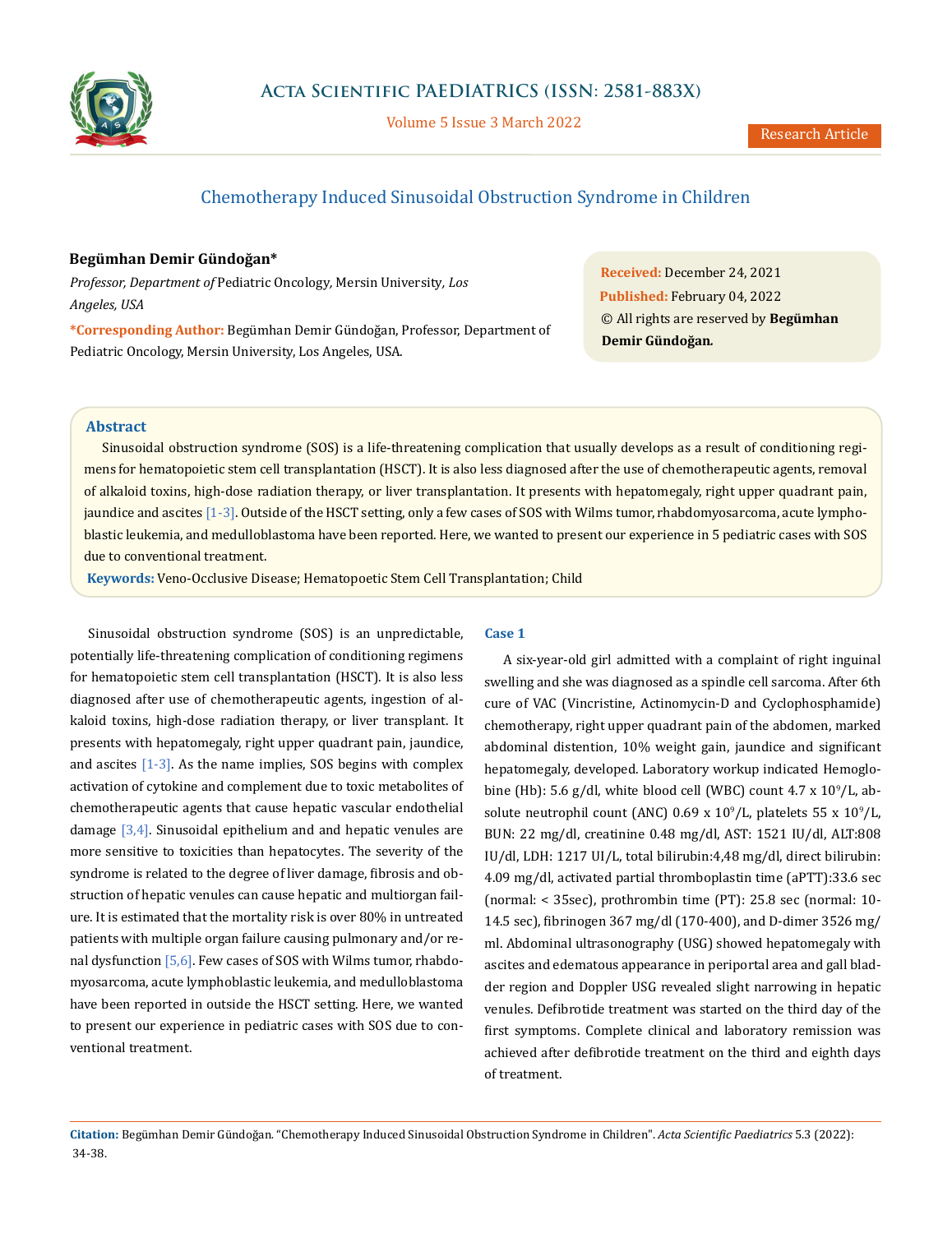#### **Case 2**

A five-year-old girl was diagnosed with Wilms tumor of the left kidney. Nephrectomy and lymph no sampling were performed after preoperative treatment. Histopathologic examination showed mixed type Wilms tumor with focal anaplasia and lymph node involvement. After nephrectomy three weeks of radiotherapy was performed with weekly vincristine according to SIOP 2001 protocol and then chemotherapy was started according to SIOP 2001 stage III-intermediate group. Both vincristine and actinomycin treatment at  $11<sup>th</sup>$  week and vincristine treatment at  $12<sup>th</sup>$  week was administered. Abdominal distension and painful hepatomegaly occurred after  $5<sup>th</sup>$  day of treatment. A 6% increase in body weight was also detected. Laboratory examination showed Hb: 8.2 g/dl, WBC:  $2.8 \times 10^9$ /L, ANC: 0.98 x 10<sup>9</sup>/L, platelet 14 x 10<sup>9</sup>/L, BUN: 20 mg/ dl, creatinine 0.52 mg/dl, AST: 2156 IU/dl, ALT: 924 IU/dl, LDH: 1980 UI/L, total bilirubin:7,48 mg/dl, direct bilirubin: 7.01 mg/dl, aPTT:42.1 sec (normal: < 35sec), PT: 24.9 sec (normal: 10 - 14.5 sec), fibrinogen 367 mg/dl (170 - 400), and D-dimer 4408 mg/ml. Abdominal USG revealed gall bladder thickening, hepatomegaly, and ascites. Doppler USG was normal. Bilateral pleural effusion was detected on posteroanterior chest X-ray. Defibrotide and supportive treatment were started together. Clinical and laboratory remission was achieved on the third and seventh days of treatment, respectively.

#### **Case 3**

A 17-year-old girl was referred to the department of orthopaedics due to a painful mass 10 cm in diameter on the left forearm and a palpable mass in the axilla about the last three months. Alveolar rhabdomyosarcoma was diagnosed with histopathological examination of incisional biopsy. According to the Intergroup Rhabdomyosarcoma Study Group protocol (VAC: vincristine, actinomycin-D, and cyclophosphamide) was planned. On the  $7<sup>th</sup>$  day of the  $5<sup>th</sup>$ VAC chemotherapy, she admitted to emergency department with a neutropenic fever. No pathological findings were found except for mucosal ulceration on physical examination. Laboratory examination showed Hb: 7.5 g/dl, WBC:  $0.78 \times 10^9$ /L, ANC:  $0.15 \times 10^9$ /L, platelet:  $35 \times 10^9$ /L, other biochemical parameters were normal. Cefoperazone/sulbactam and granulocyte colony stimulating factor was started. The fever resolved on the 2nd day of hospitalization but on the third day abdominal pain, distention, and jaundice were developed. The physical examination revealed weight gain of

35

11%, hepatomegaly, and ascites. Laboratory analysis showed Hb: 8.2 g/dl, WBC: 1.82 x 10<sup>9</sup> /L, platelet: 3 x 10<sup>9</sup> /L, AST: 980 IU/dl, ALT: 630 IU/dl, LDH: 975 UI/L, total bilirubin: 5,21 mg/dl, direct bilirubin: 4.8 mg/dl, aPTT:38.3 sec (normal: < 35sec), PT: 31.2 sec (normal: 10 - 14.5 sec), fibrinogen 296 mg/dl (170 - 400), and D-dimer 2521 mg/ml. Abdominal USG demonstrated an enlarged liver with a large amount of ascites. Doppler USG showed slight narrowing in hepatic venules. Defibrotide was started immediately. Clinical and laboratory remission were achieved on the third and seventh days of treatment, respectively.

### **Case 4**

A eight-year boy admitted with a complaint of orbital swelling and he was diagnosed as orbital rhabdomyosarcoma. According to the Intergroup Rhabdomyosarcoma Study Group protocol (VAC: vincristine, actinomycin-D, and cyclophosphamide) was planned. After 6th cure of VAC (Vincristine, Actinomycin-D and Cyclophosphamide) chemotherapy, she admitted to emergency department with a neutropenic fever. Laboratory examination showed Hb: 7.7 g/dl, WBC:  $0.68 \times 10^9$ /L, ANC:  $0.15 \times 10^9$ /L, platelet: 35 x  $10^9$ /L, other biochemical parameters were normal. Cefoperazone/sulbactam and granulocyte colony stimulating factor was started. 6th day of hospitalization jaundice, right upper quadrant pain of the abdomen and marked abdominal distention were developed. Laboratory workup indicated Hemoglobine (Hb): 7.6 g/dl, white blood  $cell (WBC)$  count  $0.5 \times 10^9/L$ , absolute neutrophil count (ANC)  $0.19 \times 10^9$ /L, platelets  $45 \times 10^9$ /L, BUN: 22 mg/dl, creatinine 0.48 mg/dl, AST: 2521 IU/dl, ALT:1008 IU/dl, LDH: 2215 UI/L, total bilirubin:5,98 mg/dl, direct bilirubin: 5.09 mg/dl, activated partial thromboplastin time (aPTT):33.6 sec (normal: < 35sec), prothrombin time (PT): 28.8 sec (normal: 10 - 14.5 sec), fibrinogen 207 mg/ dl (170 - 400), and D-dimer 5776 mg/ml. Abdominal ultrasonography (USG) showed hepatomegaly with ascites and edematous appearance in periportal area and gall bladder region and Doppler USG revealed slight narrowing in hepatic venules. Defibrotide treatment was initiated at the third day of the initial symptoms. Although liver enzymes decreased rapidly with treatment, a progressive increase in bilirubin values occurred. The patient developed hepatic and renal failure. During this period, the patient underwent plasmapheresis. Bilateral pleural effusion was detected on posteroanterior chest X-ray. The patient who developed ARDS rapidly deteriorated and died.

**Citation:** Begümhan Demir Gündoğan*.* "Chemotherapy Induced Sinusoidal Obstruction Syndrome in Children". *Acta Scientific Paediatrics* 5.3 (2022): 34-38.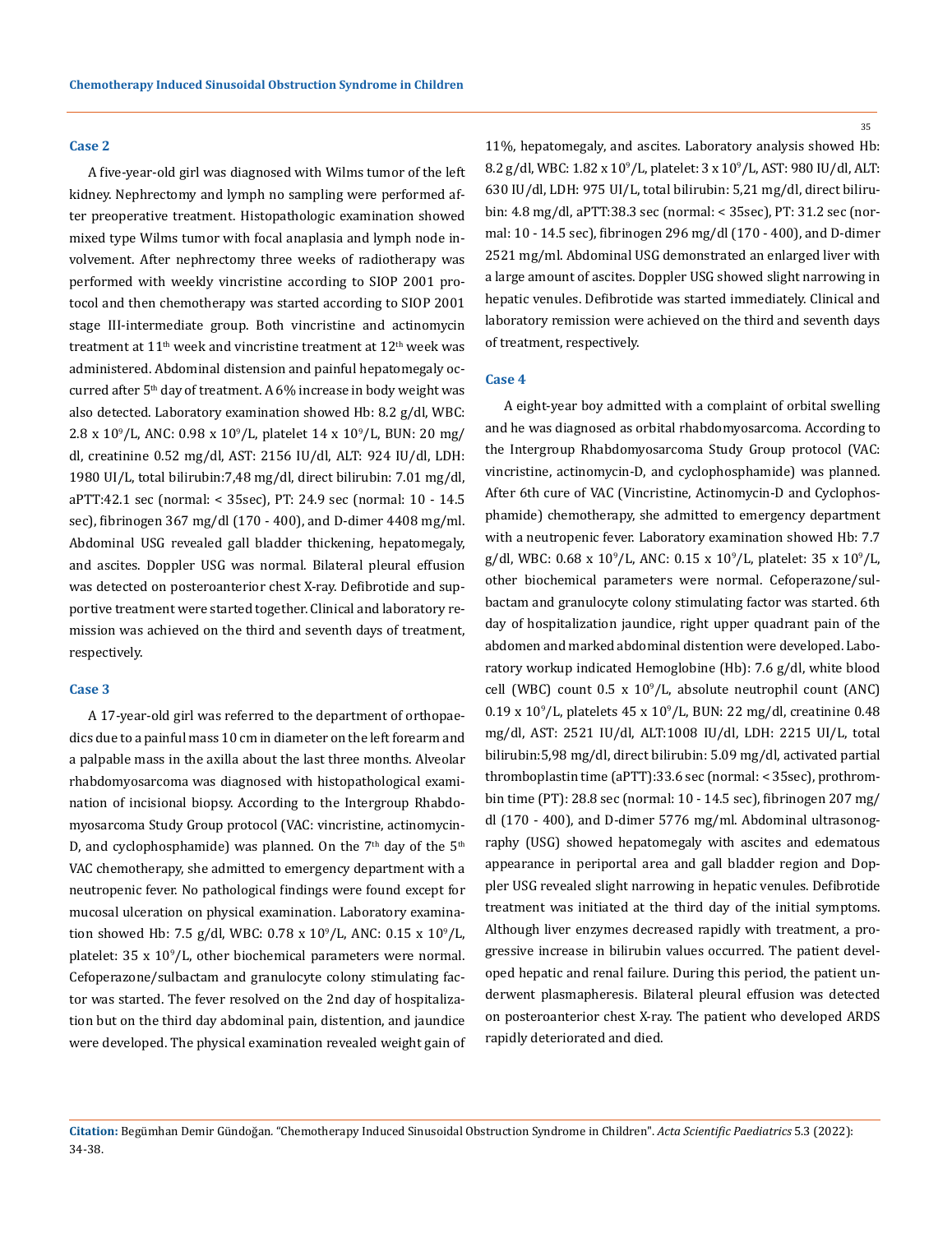#### **Case 5**

A 12-year-old patient has been treated for bone Ewing Sarcoma of the frontotemporal bone. He had neoadjuvant chemotherapy based on six cycles of Vincristine, Ifosfamide, Doxorubicin, and Etoposide (VIDE), eight cycles of Vincristine, Adriamycin, and Cyclophosphamide (VAC) and low-dose involved field radiotherapy according to Euro Ewing 2012 protocol. Two years later, he consulted our institution for metastasis of lung. Treatment according to the ICE regimen was started, which is consisting of ifosfamide 2 g/m<sup>2</sup> intravenously for 6 consecutive days (total dose  $12 \text{ g/m}^2$ ), carboplatin 200 mg/ $m^2$  intravenously for 6 consecutive days (total dose 1.2  $\rm g/m^2$ ), and etoposide 2  $\times$  100 mg/m<sup>2</sup> intravenously for 6 consecutive days (total dose  $1.2 \text{ g/m}^2$ ). After first cure of ICE (ifosfamide,carboplatin,etoposide) chemotherapy jaundice, right upper quadrant pain of the abdomen and marked abdominal distention were developed. Laboratory analysis showed Hb: 8.2 g/dl, WBC:  $1.42 \times 10^9$ /L, platelet:  $35 \times 10^9$ /L, AST:  $1230 \text{ IU}/\text{dl}$ , ALT:  $810 \text{ IU}/\text{dl}$ , LDH: 975 UI/L, total bilirubin: 12 mg/dl, direct bilirubin: 7.8 mg/ dl, aPTT:48.3 sec (normal: < 35sec), PT: 29.2 sec (normal: 10 - 14.5 sec), fibrinogen 376 mg/dl (170 - 400), and D-dimer 4001 mg/ ml. Abdominal USG demonstrated an enlarged liver with a large amount of ascites. Doppler USG showed slight narrowing in hepatic venules. Defibrotide was started immediately. Clinical and laboratory remission was achieved on the seventh day of treatment.

#### **Material and Methods**

Between 2008 and 2020, files of 252 patients treated at Mersin University Hospital for childhood cancers were reviewed retrospectively. Five of these patients (0.42%) were diagnosed with SOS due to conventional chemotherapy. The median age range was 6.0 years (0.2 - 15.0). The diagnosis of SOS was made according to the modified Seattle criteria [7]. Doppler ultrasonography (US) was performed in all patients. All patients treated with defibrotide, spironolactone, and hydrochlorothiazide). Defibrotide was started immediately after diagnosis, at a dose of 25 mg/kg/day, divided into 4 doses per day, for 14 days. Clinical response was defined as normalization of bilirubin and liver enzymes after initiation of defibrotide with resolution of SOS-related multiorgan failure. Clinical improvement in patients; the resolution of renal, pulmonary and central nervous system dysfunction was reflected in the clinic as decreased creatinine levels, resolution of oxygen demand and resolution of encephalopathy, respectively.

# **Results**

SOS is a complication of HSCT and chemotherapy in childhood cancers [1-3]. The results of this study show that SOS is not a rare complication of chemotherapy in children. In addition, resistant thrombocytopenia may be another determinant for SOS. It should be considered in patients receiving chemotherapy, in all patients with sudden weight gain, deterioration in liver function tests, jaundice, and painful hepatomegaly [3-5]. Transjugular liver biopsy and hepatic venous pressure gradient (HVPG) measurement are valuable for diagnosis and treatment in patients who cannot be diagnosed with clinical findings, scoring systems and Doppler ultrasonography. While the prognosis is good in mild and moderate cases, defibrotide treatment should be started in severe cases [3- 6]. In necessary cases, early and rapid liver transplantation should be planned before the clinical worsening. However, the disadvantage of our study was that it included a small number of patients. Therefore, more multicenter studies with larger patient groups are needed to determine the incidence of SOS and risk factors.

## **Discussion**

SOS generally occurs after known hepatic veno-occlusive disease (VOD), high-dose chemotherapy or hematopoietic stem cell transplantation (HSCT)  $[8]$ . Studies have shown that the incidence of SOS is higher in children than in adults [9,10]. Our study emphasizes that susceptibility to chemotherapy-induced HSOS should be considered. Detecting SOS risk factors early, is critical for prophylaxis and preventing other morbidities from occurring. We think that the high incidence of HSOS after chemotherapy alone in our center may be due to many underlying patient related factors such as infection, prior abdominal radiation (as in case 2 and case 5), genetic predisposition, antiviral and antibiotic using (as in case 3 and case 4) radiotherapy treatment (as in case 5)  $[11-13]$ .

The diagnosis of SOS is based on the use of the Baltimore [14] or modified Seattle criteria [15]. Unlike adults, in pediatric patients [11], there is no onset time and no time limit. At least two of the criteria must be met for diagnosis: refractory thrombocytopenia, unexplained weight gain despite diuretic use or 5% excess weight gain from baseline for 3 days, hepatomegaly, ascites, above baseline and repeatedly from baseline increased within 3 days or bilirubin ≥ 2 mg/dL within 72 hours. Although there are no specific imaging methods for SOS, diagnosis; established by clinical criteria [2,16]. In USG, which is the primary imaging method; Specific findings su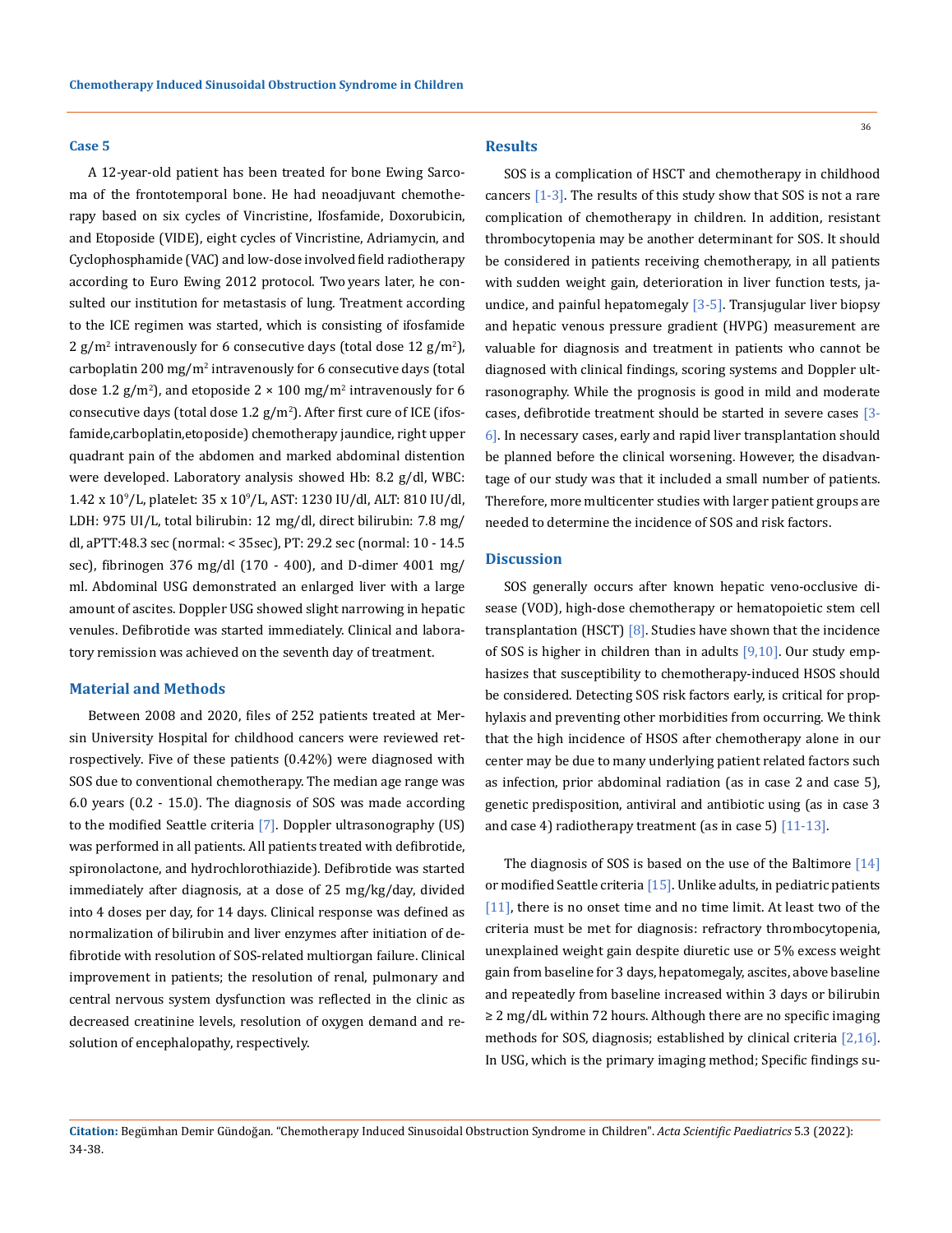ggestive of SOS, such as reversal of portal vein flow, abnormal portal vein waveform, ascites, gallbladder wall thickening, and hepatomegaly, morphological changes are detected. Currently, treatment options for SOS include; Defibrotide appears to be the only agent approved for the treatment of SOS. Agents such as Ursodeoxycholic acid (UDCA), defibrotide, and antithrombin, which have different mechanisms of action, are used for the treatment and/or prophylaxis of SOS. Transjugular intrahepatic porto-systemic shunt use, which is another treatment option, has been found to reduce acid formation in some patients with SOS [17-19]. Liver transplantation, which is another treatment option, is usually the last treatment option in cancer patients due to the risk of rejection  $[17]$ .

# **Conclusion**

In conclusion, patients with high risk of SOS should be diagnosed and treated promptly.To prevent the development of SOS, the risk group should be well defined. In case of clinical suspicion hepatomegaly, weight gain, acidity or abdominal pain, in the presence of diagnostic criteria such as increased bilirubin, the diagnosis of SOS should be considered. Evaluation of such patients with imaging methods such as ultrasound in the early period can facilitate diagnosis and can be life-saving in the early period.

### **Acknowledgement**

I would like to express my gratitude to the deceased Prof Dr. Çağlar Çıtak for his contributions and academic support in the writing of this article.

## **Bibliography**

- 1. Mohty M., *et al*[. "Sinusoidal obstruction syndrome/Venooc](https://pubmed.ncbi.nlm.nih.gov/25798682/)[clusive disease: current situation and perspectives-a position](https://pubmed.ncbi.nlm.nih.gov/25798682/) [statement from the European Society for Blood and Marrow](https://pubmed.ncbi.nlm.nih.gov/25798682/) Transplantation (EBMT)". *[Bone Marrow Transplant](https://pubmed.ncbi.nlm.nih.gov/25798682/)* 50 (2015): [781-789.](https://pubmed.ncbi.nlm.nih.gov/25798682/)
- 2. [Chao N. "How I treat sinusoidal obstruction syndrome".](https://pubmed.ncbi.nlm.nih.gov/24833355/) *Blood*  [123 \(2014\): 4023-4026.](https://pubmed.ncbi.nlm.nih.gov/24833355/)
- 3. Richardson PG., *et al*[. "Defibrotide sodium for the treatment](https://pubmed.ncbi.nlm.nih.gov/29301447/) [of hepatic Venoocclusive disease/sinusoidal obstruction syn](https://pubmed.ncbi.nlm.nih.gov/29301447/)drome". *[Expert Review of Clinical Pharmacology](https://pubmed.ncbi.nlm.nih.gov/29301447/)* 11 (2018): [113-124.](https://pubmed.ncbi.nlm.nih.gov/29301447/)
- 4. Cefalo MG., *et al*[. "Hepatic Venoocclusive disease: a chemo](https://pubmed.ncbi.nlm.nih.gov/20799757/)[therapy-related toxicity in children with malignancies".](https://pubmed.ncbi.nlm.nih.gov/20799757/) *Paediatric Drugs* [12 \(2010\): 277-284.](https://pubmed.ncbi.nlm.nih.gov/20799757/)
- 5. Richardson PG., *et al*[. "Defibrotide sodium for the treatment](https://pubmed.ncbi.nlm.nih.gov/29301447/)  [of hepatic Venoocclusive disease/sinusoidal obstruction syn](https://pubmed.ncbi.nlm.nih.gov/29301447/)drome". *[Expert Review of Clinical Pharmacology](https://pubmed.ncbi.nlm.nih.gov/29301447/)* 11 (2018): [113-124.](https://pubmed.ncbi.nlm.nih.gov/29301447/)
- 6. Richardson PG., *et al*[. "Phase 3 trial of defibrotide for the treat](https://pubmed.ncbi.nlm.nih.gov/26825712/)[ment of severe Venoocclusive disease and multi-organ failure".](https://pubmed.ncbi.nlm.nih.gov/26825712/) *Blood* [127 \(2016\): 1656-1664.](https://pubmed.ncbi.nlm.nih.gov/26825712/)
- 7. Carreras E., *et al*[. "The incidence of Venoocclusive disease fol](https://pubmed.ncbi.nlm.nih.gov/21708110/)[lowing allogeneic hematopoietic stem cell transplantation has](https://pubmed.ncbi.nlm.nih.gov/21708110/)  [diminished and the outcome improved over the last decade".](https://pubmed.ncbi.nlm.nih.gov/21708110/)  *[Blood Marrow Transplant](https://pubmed.ncbi.nlm.nih.gov/21708110/)* 17.11 (2011): 1713-1720.
- 8. [Bearman SI. "The syndrome of hepatic Venoocclusive disease](https://pubmed.ncbi.nlm.nih.gov/7756636/)  [after marrow transplantation".](https://pubmed.ncbi.nlm.nih.gov/7756636/) *Blood* 85.11 (1995): 3005- [3020.](https://pubmed.ncbi.nlm.nih.gov/7756636/)
- 9. Corbacioglu S., *et al*[. "Diagnosis and severity criteria for sinu](https://pubmed.ncbi.nlm.nih.gov/28759025/)[soidal obstruction syndrome/venoocclusive disease in pediat](https://pubmed.ncbi.nlm.nih.gov/28759025/)[ric patients: a new classification from the European society for](https://pubmed.ncbi.nlm.nih.gov/28759025/)  [blood and marrow transplantation".](https://pubmed.ncbi.nlm.nih.gov/28759025/) *Bone Marrow Transplant* [53 \(2018\): 138-145.](https://pubmed.ncbi.nlm.nih.gov/28759025/)
- 10. Faraci M., *et al*[. "Sinusoidal Obstruction Syndrome/Venooc](https://pubmed.ncbi.nlm.nih.gov/30266674/)[clusive Disease after Autologous or Allogeneic Hematopoietic](https://pubmed.ncbi.nlm.nih.gov/30266674/)  [Stem Cell Transplantation in Children: a retrospective study of](https://pubmed.ncbi.nlm.nih.gov/30266674/)  [the Italian Hematology-Oncology Association Hematopoietic](https://pubmed.ncbi.nlm.nih.gov/30266674/)  [Stem Cell Transplantation Group".](https://pubmed.ncbi.nlm.nih.gov/30266674/) *Biology of Blood Marrow Transplant* [25 \(2019\): 313-320.](https://pubmed.ncbi.nlm.nih.gov/30266674/)
- 11. Kallianpur AR., *et al*[. "The hemochromatosis C282Y allele: a](https://pubmed.ncbi.nlm.nih.gov/15834437/)  [risk factor for hepatic Venoocclusive disease after hematopoi](https://pubmed.ncbi.nlm.nih.gov/15834437/)[etic stem cell transplantation".](https://pubmed.ncbi.nlm.nih.gov/15834437/) *Bone Marrow Transplant* 35 [\(2005\): 1155-1164.](https://pubmed.ncbi.nlm.nih.gov/15834437/)
- 12. Efrati E., *et al*[. "MTHFR C677T/A1298C genotype: a possible](https://www.nature.com/articles/bmt201416)  [risk factor for liver sinusoidal obstruction syndrome".](https://www.nature.com/articles/bmt201416) *Bone [Marrow Transplant](https://www.nature.com/articles/bmt201416)* 49 (2014): 726-727.
- 13. Srivastava A., *et al*[. "Glutathione S-transferase M1 polymor](https://pubmed.ncbi.nlm.nih.gov/15142875/)[phism: a risk factor for hepatic venoocclusive disease in bone](https://pubmed.ncbi.nlm.nih.gov/15142875/)  [marrow transplantation".](https://pubmed.ncbi.nlm.nih.gov/15142875/) *Blood* 104 (2004): 1574-1577.
- 14. Jones RJ., *et al*[. "Venoocclusive disease of the liver following](https://pubmed.ncbi.nlm.nih.gov/3321587/)  [bone marrow transplantation".](https://pubmed.ncbi.nlm.nih.gov/3321587/) *Transplantation* 44 (1987): [778-783.](https://pubmed.ncbi.nlm.nih.gov/3321587/)
- 15. McDonald GB., *et al*[. "Venoocclusive disease of the liver after](https://pubmed.ncbi.nlm.nih.gov/6363247/)  [bone marrow transplantation: diagnosis, incidence, and pre](https://pubmed.ncbi.nlm.nih.gov/6363247/)disposing factors". *Hepatology* [4 \(1984\): 116-122.](https://pubmed.ncbi.nlm.nih.gov/6363247/)
- **Citation:** Begümhan Demir Gündoğan*.* "Chemotherapy Induced Sinusoidal Obstruction Syndrome in Children". *Acta Scientific Paediatrics* 5.3 (2022): 34-38.